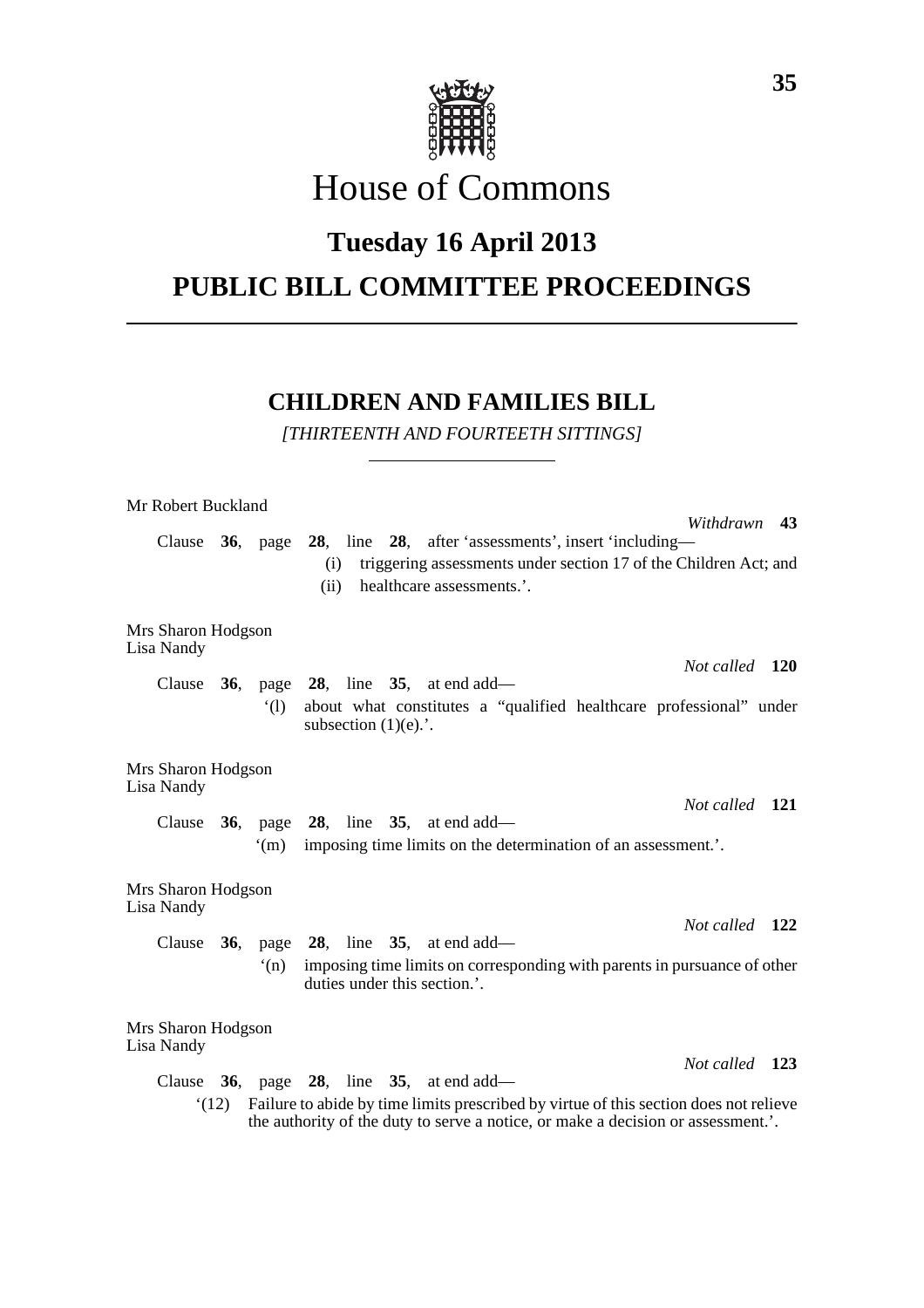*Clause agreed to.*

Mr Edward Timpson

Clause **37**, page **29**, line **3**, leave out from 'provision' to end of line 4 and insert 'reasonably required by the learning difficulties and disabilities which result in him or her having special educational needs.

(2A) An EHC plan may also specify other health care and social care provision reasonably required by the child or young person.'.

Mrs Sharon Hodgson Lisa Nandy

> Clause **37**, page **29**, line **4**, at end insert— '(e) any provision deemed necessary to be made available to the family of the child or young person which may assist in the promotion of the wellbeing of the child or young person concerned.'.

#### Mr Robert Buckland

Clause **37**, page **29**, line **5**, leave out subsection (3) and insert—

'(3) In making a decision for the purposes of this section in relation to a young person aged over 18, a local authority must have regard to the young person's right to the continuation of an EHC Plan up to the age of 25 and access education provision in an age-appropriate setting.'.

Mrs Sharon Hodgson Lisa Nandy

Clause **37**, page **29**, line **6**, at end insert 'and previous educational outcomes.'.

*Clause, as amended, agreed to.*

Mr Robert Buckland

Clause **38**, page **29**, line **27**, at end insert— '(g) an institution of higher education which the young person has accepted an offer from.'.

Mr Robert Buckland

Clause **38**, page **29**, line **27**, at end insert— '(g) an institution at which early years education is provided.'.

*Agreed to* **62**

*Not called* **219**

*Not called* **124**

*Not called* **125**

*Withdrawn* **44**

*Not called* **213**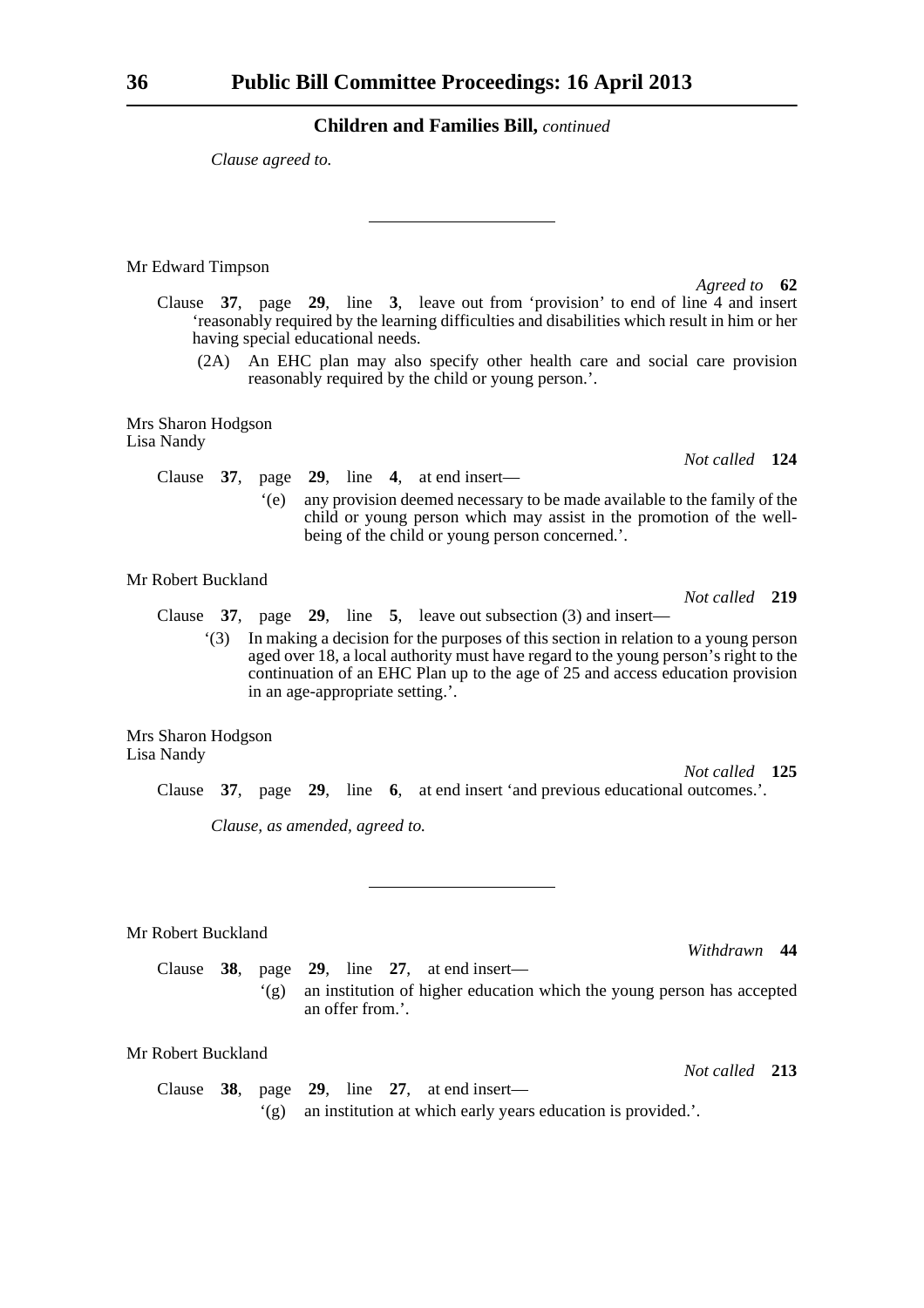Caroline Nokes

Clause **38**, page **29**, line **27**, at end insert—

- '(g) a voluntary training provider;
- (h) a private training provider.'.

*Clause agreed to.*

Mrs Sharon Hodgson Lisa Nandy

*Withdrawn* **129**

*Not called* **205**

*Not selected* **224**

Clause **39**, page **30**, leave out lines 4 to 10 and insert 'it is the opinion of the persons or agencies involved in drafting the child or young person's EHC plan that the school or institution requested is unsuitable for the age, ability, aptitude, desired outcomes, wellbeing or special educational needs of the child or young person concerned, and that reasonable adjustments cannot be made.'.

Mr Robert Buckland

Clause **39**, page **30**, line **10**, at end insert—

'(4A) Where a local authority considers that subsection 4(b) applies it must, before reaching a conclusion on that matter, consider such incompatibility in a manner that does not discriminate between maintained schools and non-maintained schools.'.

Mrs Sharon Hodgson Lisa Nandy

*Not called* **130**

Clause **39**, page **30**, line **11**, after 'must', insert ', subject to agreement of the child or young person concerned and their parents,'.

*Clause agreed to.*

Mrs Sharon Hodgson Lisa Nandy

*Withdrawn* **131**

Clause **40**, page **30**, line **38**, at end insert—

- '(2A) In determining which school or institution to name on an EHC plan, the local authority must have regard to—
	- (a) where the child or young person is ordinarily resident, and the accessibility of the school or institution in relation to this;
	- (b) the suitability of schools and institutions based on the age, ability, aptitude, desired outcomes, well-being or special educational needs of the child or young person concerned;
	- (c) the quality of teaching within the school, as deemed by the Chief Inspector; and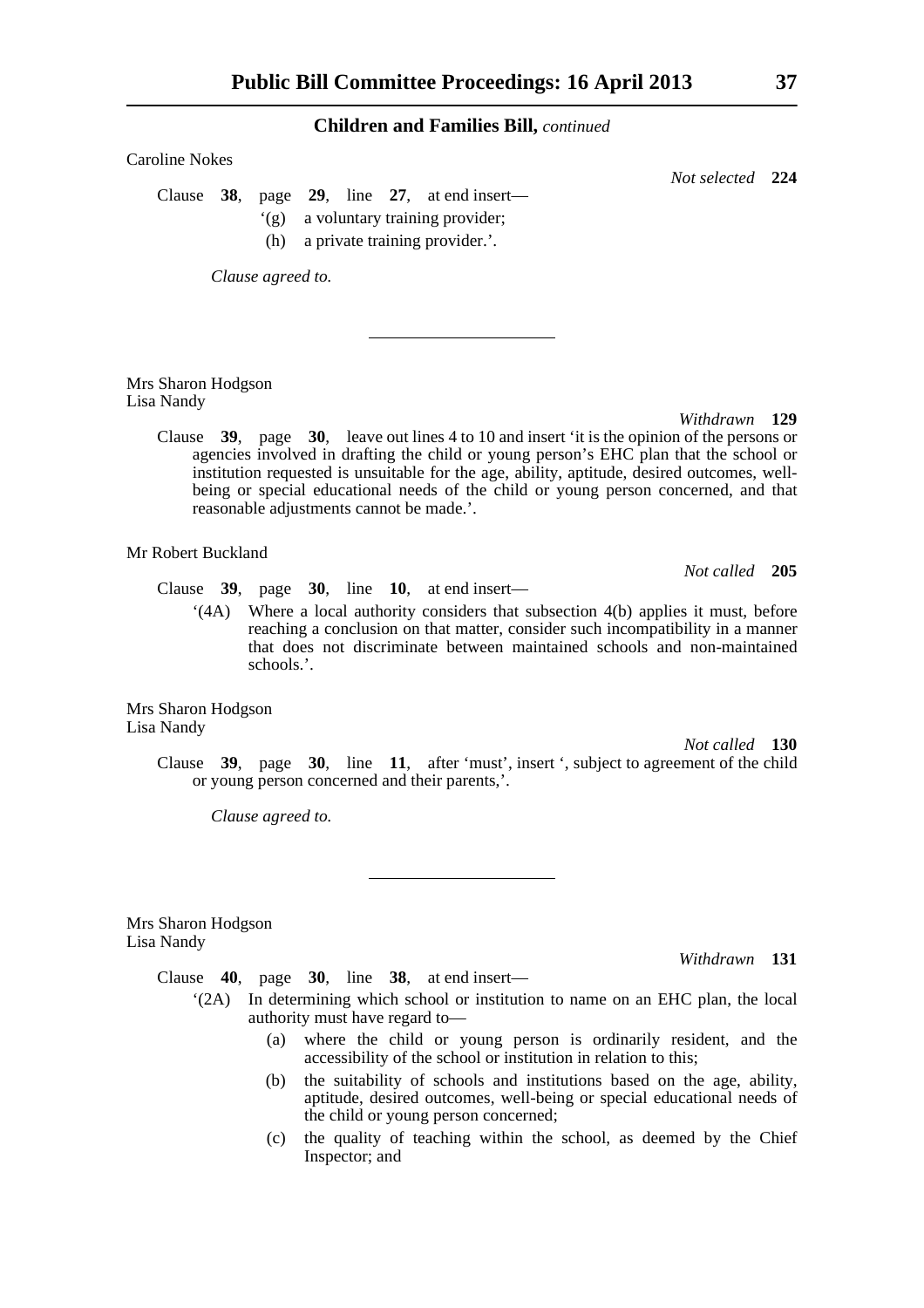(d) any other considerations or preferences stated by the child or young person and their families.'.

*Clause agreed to.*

*Withdrawn* **190** Clause **41**, page **31**, line **10**, at end insert 'and listed in a local offer.'.

Mr Robert Buckland

Mr Robert Buckland

Clause **41**, page **31**, line **22**, at end insert—

'(3A) The Secretary of State must give consideration to an institution's request to be approved if it meets the criteria outlined in Regulations made under this section.'.

Mrs Sharon Hodgson Lisa Nandy

Clause **41**, page **31**, line **23**, at end insert—

'(4A) The Secretary of State must maintain a current list of institutions approved under this section on the Departmental website, including information on the institution and the nature of special educational provision, health care provision and social care provision available.'.

Mrs Sharon Hodgson Lisa Nandy

Clause **41**, page **31**, line **23**, at end insert—

'(4B) The Secretary of State must issue notice to local authorities of the designation of an institution under this section within two weeks of said designation, including information on the institution and the nature of special educational provision, health care provision and social care provision available.'.

Mrs Sharon Hodgson Lisa Nandy

> Clause **41**, page **31**, leave out lines 32 and 33 at end insert— '(d) further specifying information to be provided to the public and local authorities by the Secretary of State in exercising his duties under subsections  $(4A)$  and  $(4B)$ .

#### Mr Robert Buckland

Clause **41**, page **31**, line **33**, at end insert— '(e) what recourse institutions will have to appeal or review decisions made by the Secretary of State;

- (f) as to what timetable a list of institutions will be adjusted, published and reviewed;
- (g) what relation an approved list of institutions has with regulations governing local offers.'.

*Not called* **191**

*Not called* **132**

*Not called* **133**

*Not called* **134**

*Not called* **192**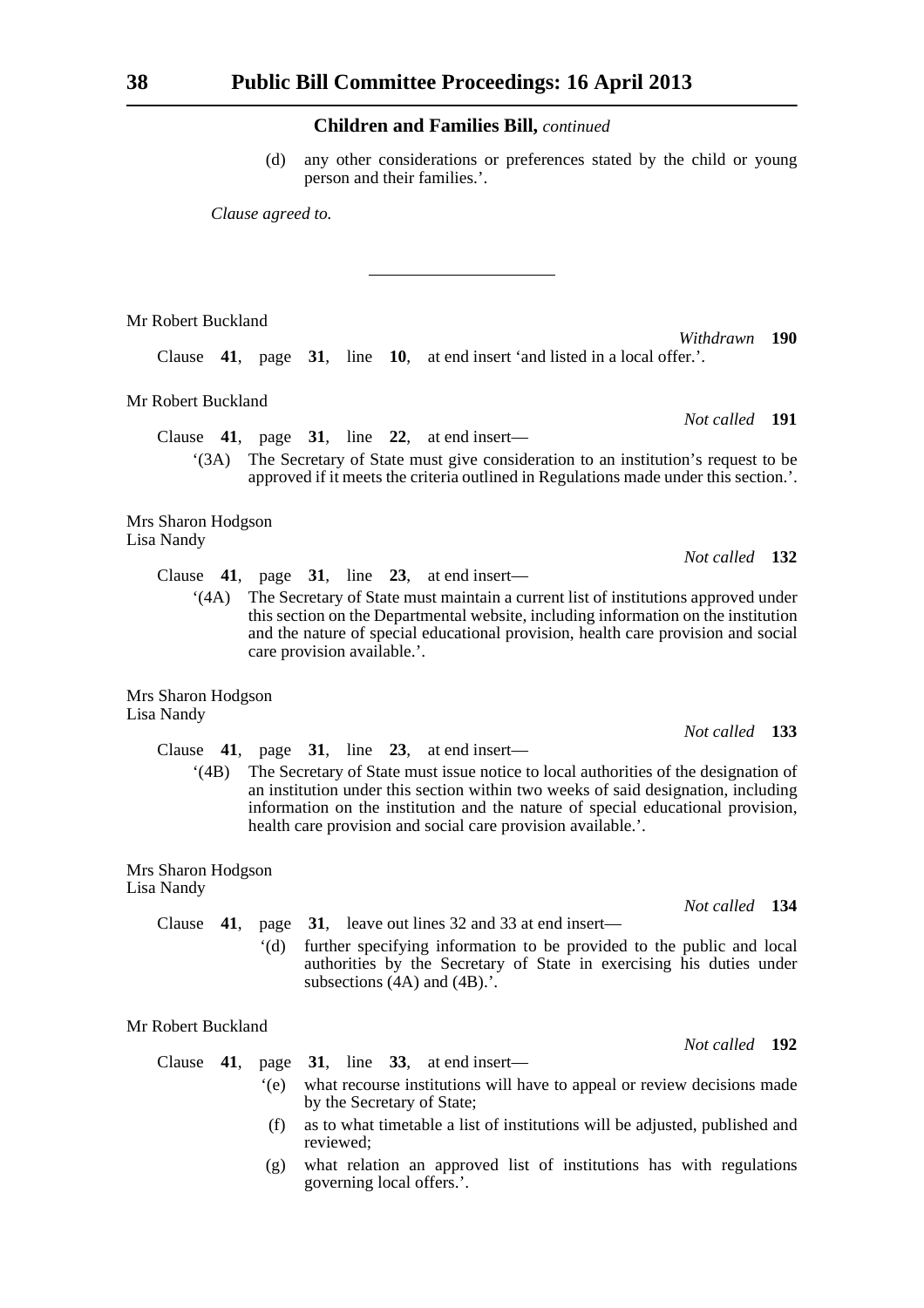*Clause agreed to.*

Mr Edward Timpson

Clause **42**, page **31**, line **34**, at end insert—

'(Z1) This section applies where a local authority maintains an EHC plan for a child or young person.'.

Mr Edward Timpson

*Agreed to* **64** Clause **42**, page **31**, line **35**, leave out subsection (1) and insert—

- '(1) The local authority must secure the specified special educational provision for the child or young person.
- (1A) If the plan specifies health care provision, the responsible commissioning body must arrange the specified health care provision for the child or young person.
- (1B) "The responsible commissioning body", in relation to any specified health care provision, means the body (or each body) that is under a duty to arrange health care provision of that kind in respect of the child or young person.'.

Mrs Sharon Hodgson Lisa Nandy

> *Not called* **135** Clause **42**, page **31**, line **36**, after 'provision', insert 'and social care provision'.

#### Mr Edward Timpson

*Agreed to* **65** Clause **42**, page **31**, line **37**, leave out 'Subsection (1) does not apply if' and insert 'Subsections (1) and (1A) do not apply to the extent that'.

#### Mr Edward Timpson

Clause **42**, page **31**, line **38**, after 'suitable', insert 'alternative'.

#### Mr Edward Timpson

Clause **42**, page **31**, line **38**, at end insert— '(3) "Specified", in relation to an EHC plan, means specified in the plan.'.

*Clause, as amended, agreed to.*

*Clause 43 agreed to.*

Mr Robert Buckland

*Withdrawn* **45**

*Agreed to* **66**

*Agreed to* **67**

Clause **44**, page **32**, line **18**, after 'maintains', insert ', or has ever maintained,'.

*Agreed to* **63**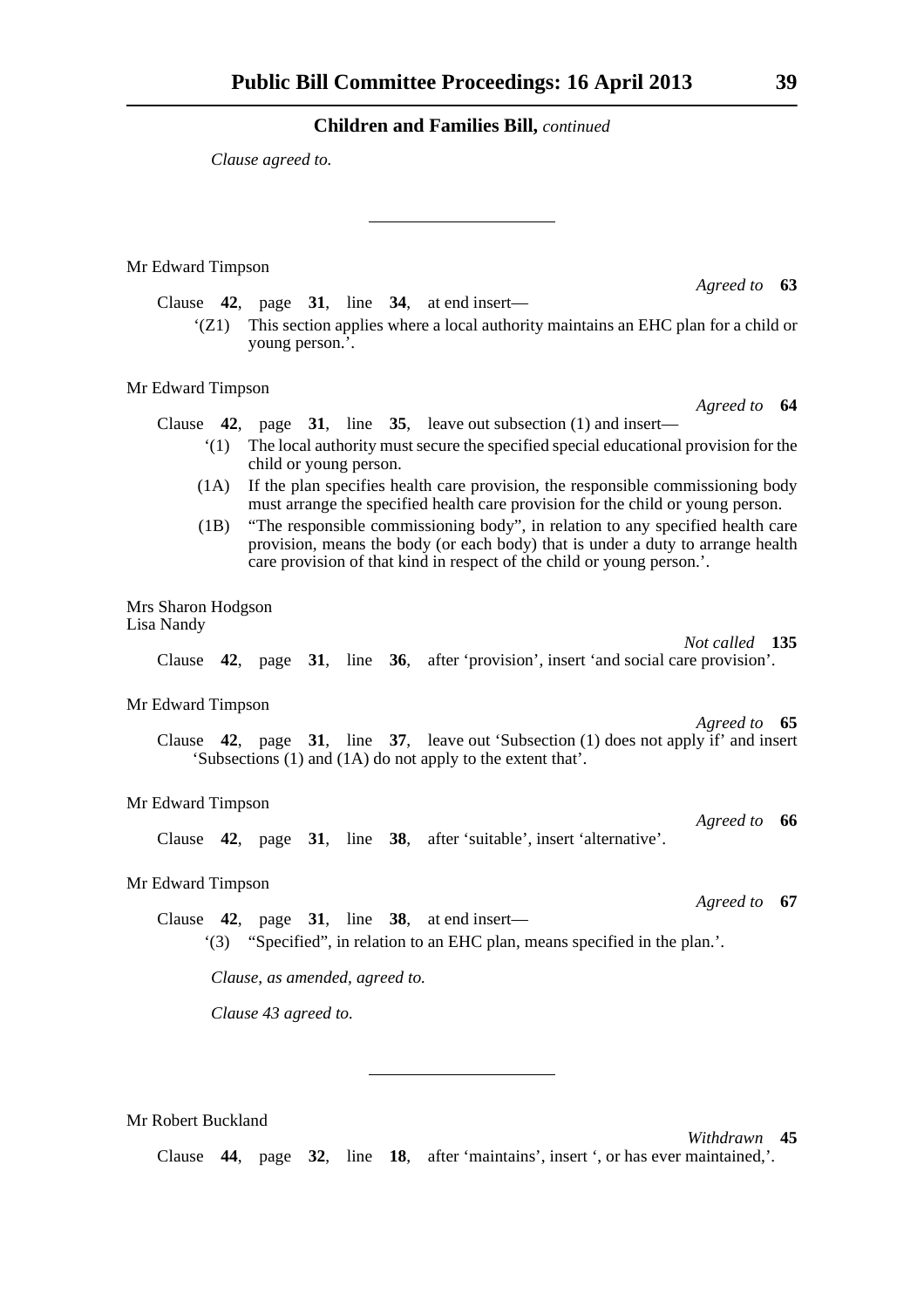| Mr Robert Buckland                       |                                                                                                                                                                                                                                                                                                                                                                                                                                                                  |
|------------------------------------------|------------------------------------------------------------------------------------------------------------------------------------------------------------------------------------------------------------------------------------------------------------------------------------------------------------------------------------------------------------------------------------------------------------------------------------------------------------------|
| (5)                                      | Not called 220<br>Clause $\,$ 44, page $\,$ 32, line $\,$ 27, leave out subsection (5) and insert-<br>In reviewing an EHC Plan maintained for a young person aged over 18, or<br>deciding whether to secure a re-assessment of the needs of such a young person,<br>a local authority must have regard to the young person's right to the continuation<br>of an EHC Plan up to the age of 25 and access education provision in an age-<br>appropriate setting.'. |
| Mrs Sharon Hodgson<br>Lisa Nandy         |                                                                                                                                                                                                                                                                                                                                                                                                                                                                  |
|                                          | Withdrawn<br>137<br>Clause 44, page 32, line 29, at end insert 'and prior educational outcomes'.                                                                                                                                                                                                                                                                                                                                                                 |
| Mrs Sharon Hodgson<br>Lisa Nandy         | Not called 138<br>Clause 44, page 32, line 31, after 'child', insert ', the child themselves where                                                                                                                                                                                                                                                                                                                                                               |
| appropriate,'.                           |                                                                                                                                                                                                                                                                                                                                                                                                                                                                  |
| Mr Robert Buckland                       | Not called 186                                                                                                                                                                                                                                                                                                                                                                                                                                                   |
|                                          | Clause $44$ , page $32$ , line $36$ , at end insert—<br>about circumstances in which a local authority must or may review an<br>(b)<br>EHC plan as a result of responsibility for all or part of a child or young<br>person's EHC plan being transferred between teams in a local authority.'<br>Clause agreed to.                                                                                                                                               |
| Mr Robert Buckland<br>Mr Dobort Buckland | Withdrawn<br>46<br>Clause 45, page 33, line 5, leave out from 'authority' to end of line 6 and insert<br>'must maintain an EHC plan for a child or young person up to their 25th birthday unless'.                                                                                                                                                                                                                                                               |

#### Mr Robert Buckland

*Not called* **38**

Clause **45**, page **33**, line **18**, leave out subsection (4) and insert—

Clause **45**, page **33**, line **18**, leave out subsection (4) and insert—

- '(4) A local authority may only cease to maintain an EHC Plan if—
	- (a) the authority has completed a transition review meeting with the child or young person and their family, at which there is agreement from all parties that the specified outcomes to the EHC plan have been achieved; and
	- (b) a transition plan has been completed in partnership with the child or young person and their family and other agencies, which supports their progression into the next phase, including higher education or employment.'.

Mr Robert Buckland

*Not called* **210**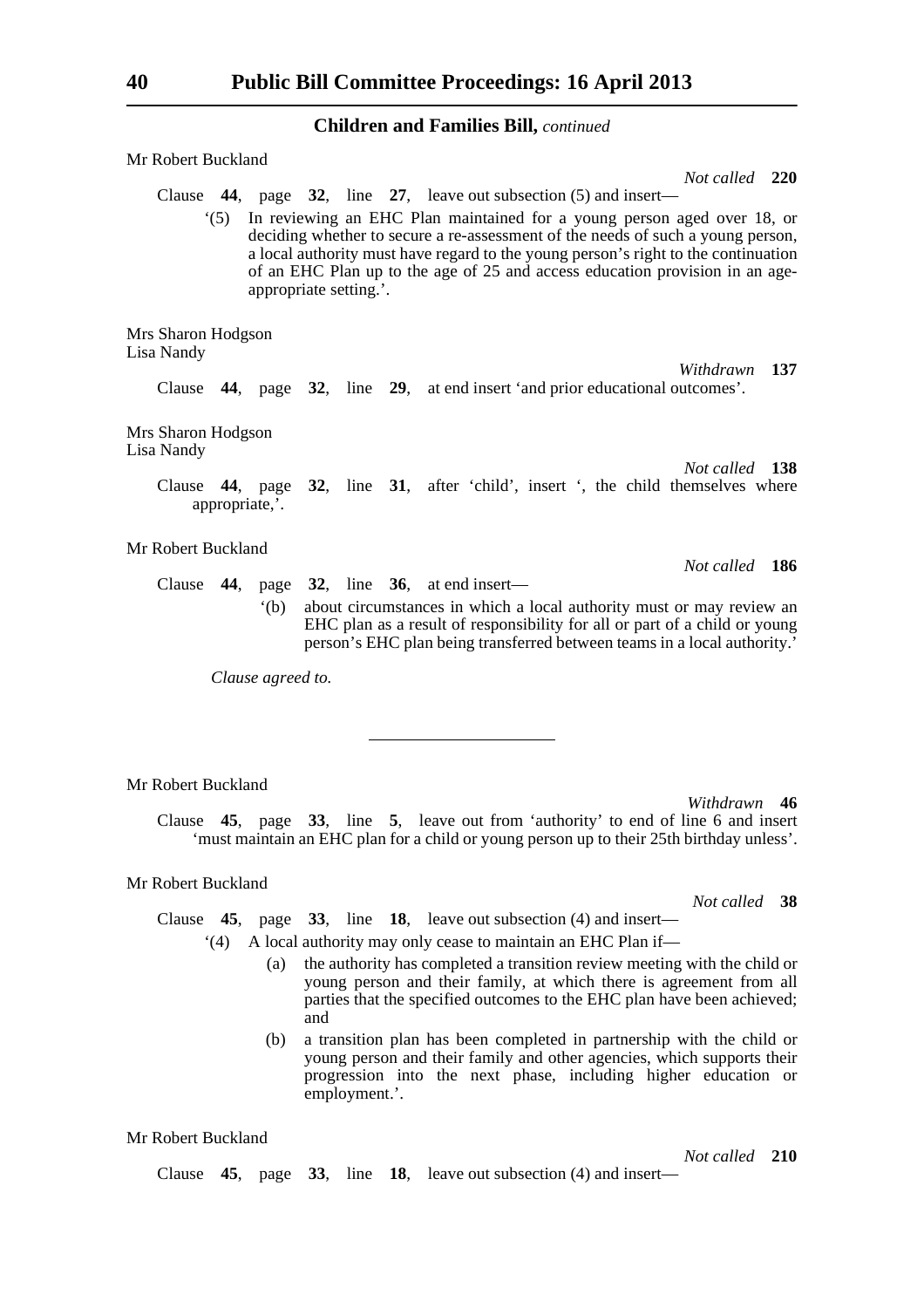'(4) In determining whether it is no longer necessary of an EHC Plan to be maintained for a young person aged over 18, a local authority must have regard to the young person's right to the continuation of an EHC Plan up to the age of 25 and access education provision in an age-appropriate setting.'.

Mrs Sharon Hodgson Lisa Nandy

> *Not called* **142** Clause **45**, page **33**, line **20**, at end insert 'and prior educational outcomes'.

Mr Robert Buckland

Clause **45**, page **33**, line **35**, at end insert— '(d) the procedure to be followed for transition review meetings and transition plan development.'.

*Clause agreed to.*

Mrs Sharon Hodgson Lisa Nandy

Clause **46**, page **33**, line **41**, at end add—

'(3) Where a young person is completing a programme of study, supported internship or apprenticeship which does not conform to academic years, a local authority may continue to maintain an EHC plan for that young person until the end of that programme where this programme has been commenced by mutual consent of—

- (a) the young person;
- (b) the local authority; and
- (c) any health bodies contributing to support delivered by virtue of the young person's EHC plan.'.

*Clause agreed to.*

*Clause 47 agreed to.*

| Caroline Nokes                   |     |             |                                                                                                                                            |  |  |                                                                                                                                                        |                           |  |
|----------------------------------|-----|-------------|--------------------------------------------------------------------------------------------------------------------------------------------|--|--|--------------------------------------------------------------------------------------------------------------------------------------------------------|---------------------------|--|
|                                  |     |             |                                                                                                                                            |  |  |                                                                                                                                                        | Withdrawn 223             |  |
| Clause                           | 48. |             |                                                                                                                                            |  |  | page $34$ , line $39$ , at end insert—                                                                                                                 |                           |  |
|                                  |     | $\cdot$ (k) | a local authority must offer the support of a dedicated key worker to a<br>child or young person for whom it prepares a personal budget.'. |  |  |                                                                                                                                                        |                           |  |
| Mrs Sharon Hodgson<br>Lisa Nandy |     |             |                                                                                                                                            |  |  |                                                                                                                                                        |                           |  |
|                                  |     |             |                                                                                                                                            |  |  |                                                                                                                                                        | Negatived on division 143 |  |
|                                  |     |             |                                                                                                                                            |  |  | Clause $48$ , page $35$ , line $3$ , at end add—                                                                                                       |                           |  |
|                                  | (6) |             |                                                                                                                                            |  |  | This section will not have effect until an Order is made by the Secretary of State,<br>subject to affirmative resolution by both Houses of Parliament. |                           |  |

*Not called* **39**

*Withdrawn* **217**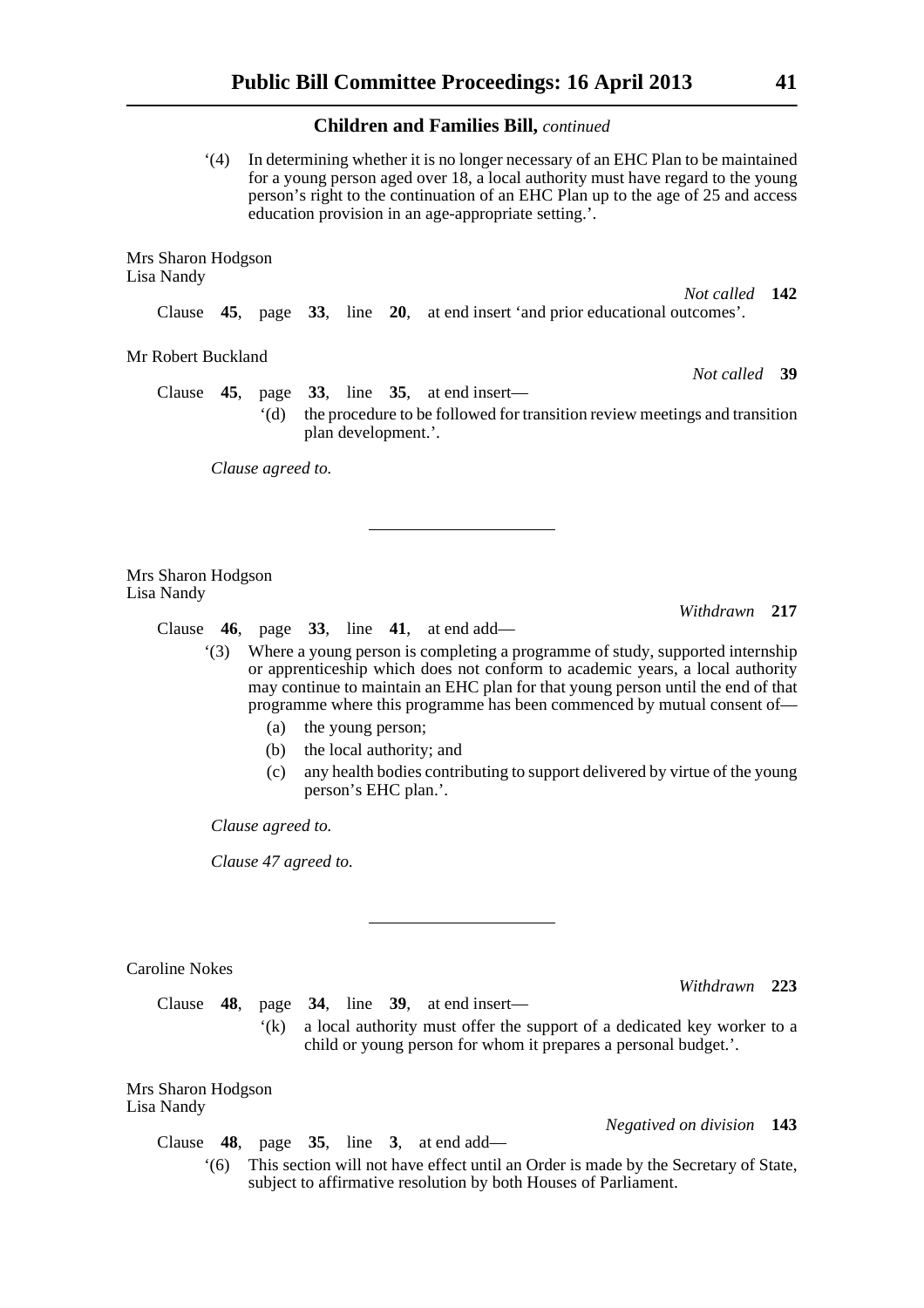- (7) Before making an Order under subsection (6), the Secretary of State must lay a copy of a report before both Houses of Parliament detailing findings from the pathfinder authorities established under the Special Educational Needs (Direct Payments) (Pilot Scheme) Order 2012, including but not limited to—
	- (a) the impact on educational outcomes for children and young people;
	- (b) the quality of provision received by children and young people;
	- (c) the value for money achieved;
	- (d) the impact on services provided for children and young people without EHC plans, or those for whom direct payments were not made.
- (8) The Secretary of State may not prepare a report under subsection (7) until September 2014.
- (9) An Order made under subsection (6) may amend this section as the Secretary of State deems necessary to ensure the effective operation of personal budgets, having had regard to the finding of the report produced by virtue of subsection  $(7).'.$

*Clause agreed to.*

*Clause 49 agreed to.*

Mrs Sharon Hodgson Lisa Nandy

*Withdrawn* **144**

*Not called* **145**

*Withdrawn* **35**

*Agreed to* **221**

Clause **50**, page **35**, line **24**, at end insert 'or the failure to do so within a prescribed time scale'.

Mrs Sharon Hodgson Lisa Nandy

> Clause **50**, page **35**, line **37**, at end insert 'or the failure to do so within a prescribed time scale'.

#### Mr Robert Buckland

Clause **50**, page **35**, line **42**, at end insert—

- '(g) the social care provision specified in an EHC plan;
- (h) the healthcare provision specified in an EHC plan.'.

#### Mr Edward Timpson

Clause **50**, page **36**, line **11**, at end insert—

- '(5) A person commits an offence if without reasonable excuse that person fails to comply with any requirement—
	- (a) in respect of the discovery or inspection of documents, or
	- (b) to attend to give evidence and produce documents,
	- where that requirement is imposed by Tribunal Procedure Rules in relation to an appeal under this section or regulations under subsection (4)(a).
- (6) A person guilty of an offence under subsection (5) is liable on summary conviction to a fine not exceeding level 3 on the standard scale.'.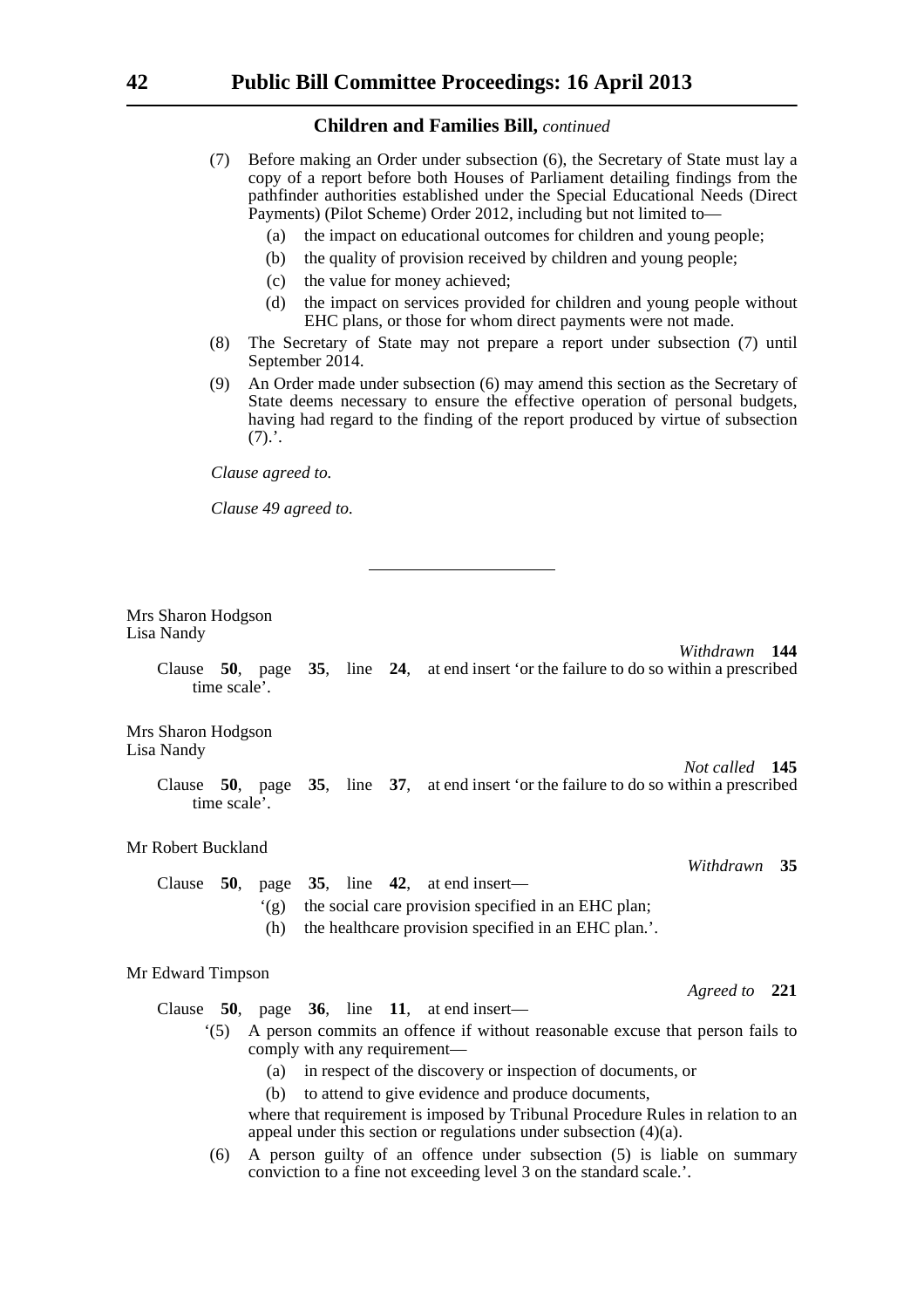*Clause, as amended, agreed to.*

Mrs Sharon Hodgson Lisa Nandy

*Withdrawn* **146**

- Clause **51**, page **37**, line **13**, at end insert—
	- '(7A) All correspondence sent and received and documents produced by a mediation adviser or mediator in respect of a case must be made available to—
		- (a) the family of the child concerned, or the young person concerned;
		- (b) the local authority; and
		- (c) the First-tier Tribunal.
		- (7B) The First-tier Tribunal must have regard to documents supplied under subsection (7A) in consideration of a claim brought to it under section 50 (appeals).'.

*Clause agreed to.*

*Clauses 52 to 55 agreed to.*

Mrs Sharon Hodgson Lisa Nandy

*Withdrawn* **155**

Clause **56**, page **40**, line **16**, leave out from 'be' to end of line 17 and insert 'in the best interests of the child or young person and their family'.

*Clause agreed to.*

*Clauses 57 and 58 agreed to.*

Mr Edward Timpson

*Agreed to* **222**

Clause **59**, page **41**, line **43**, leave out 'another authority or any' and insert 'any authority or'.

Mrs Sharon Hodgson Lisa Nandy

*Not called* **159**

Clause **59**, page **42**, line **4**, at end add—

'(6) Agreements made under this section should be published by the local authority in digital format within one calendar month of being made.'.

*Clause, as amended, agreed to.*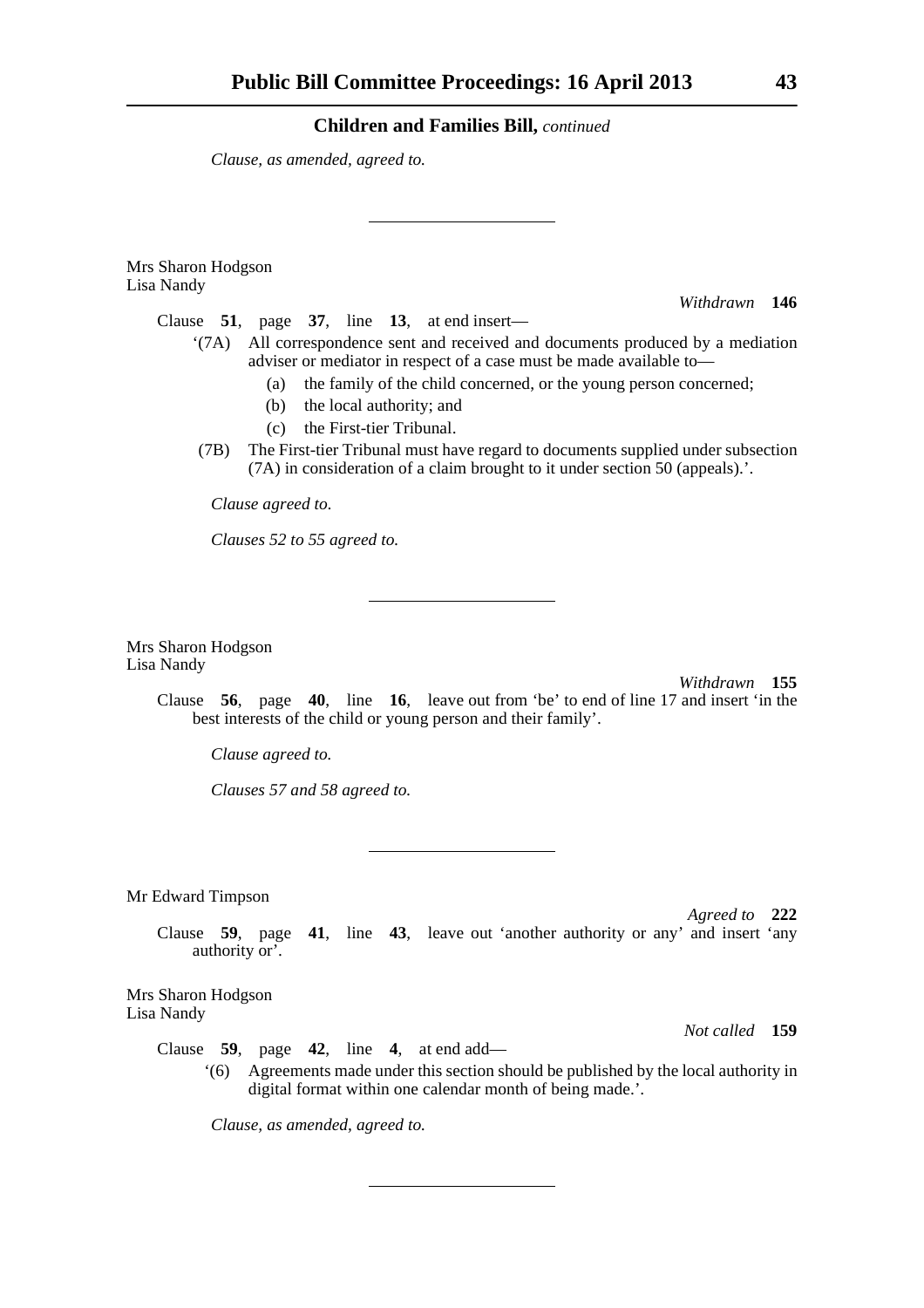Mrs Sharon Hodgson Lisa Nandy

Clause **60**, page **42**, line **13**, at end add—

'(4) A local authority should contact the governing body of a school, post-16 institution or other institution at which education or training is provided before accessing their premises, unless doing so would negate the purpose of the visit.'.

*Clause agreed to.*

Mr Graham Allen

*Not selected* **292**

*Withdrawn* **162**

*Not called* **163**

*Not called* **216**

*Withdrawn* **161**

Clause **61**, page **42**, line **26**, after 'secure', insert 'so far as is reasonably possible'.

Mrs Sharon Hodgson Lisa Nandy Mr Graham Allen

Clause **61**, page **42**, line **28**, at end insert—

- '(2A) In fulfilling its duties under this section, the appropriate authority must provide a report of how it has done so for a registered pupil or a student at a school, where such a report is requested by—
	- (a) the local authority responsible for the education of a child or young person;
	- (b) the family of a child or young person;
	- (c) the young person;
	- (d) the First Tier Tribunal; or
	- (e) the Education Funding Agency.'.

Mrs Sharon Hodgson Lisa Nandy

Clause **61**, page **42**, line **28**, at end insert—

- '(2B) The appropriate authority must have regard to any advice regarding its duties under this section, where such advice is issued by—
	- (a) the Secretary of State;
	- (b) Her Majesty's Chief Inspector of Education;
	- (c) the local authority; or
	- (d) the Education Funding Agency.'.

#### Mr Robert Buckland

Clause **61**, page **42**, line **28**, at end insert—

'(2A) In using their best endeavours to meet special educational needs, the school or other institution must provide a graduated response through using the School Action and School Action Plus stages.'.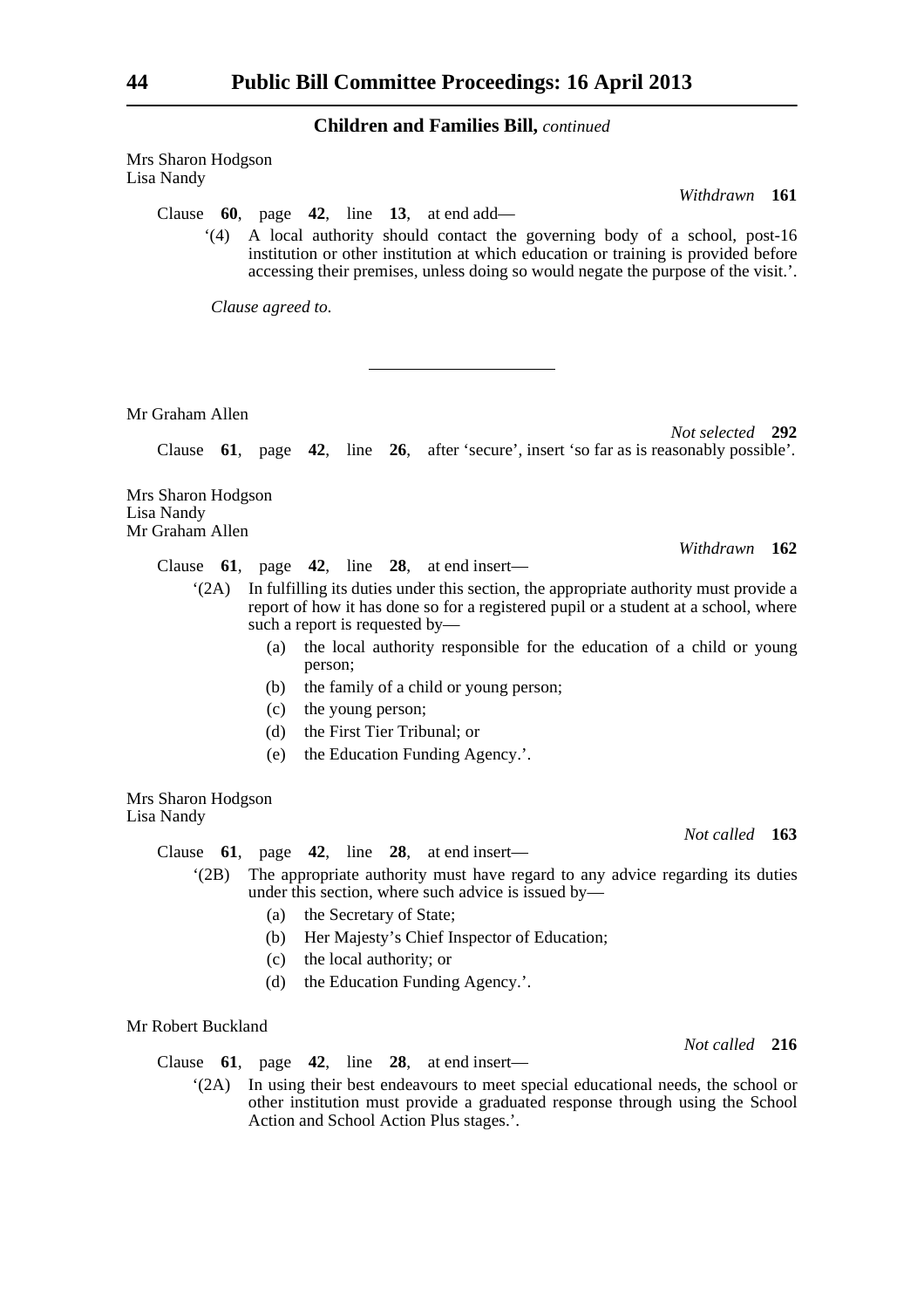*Clause agreed to.*

Mrs Sharon Hodgson Lisa Nandy *Withdrawn* **164** Clause **62**, page **42**, line **39**, after 'staff', insert 'who shall be a qualified teacher.'. Mrs Sharon Hodgson Lisa Nandy *Not called* **165** Clause **62**, page **42**, line **41**, at end insert— '(2A) The SEN co-ordinator designated under the provisions of subsection (2) must be, or on designation must become, a member of the senior management or leadership team within the school. (2B) The SEN co-ordinator designated under the provisions of subsection (2) must be a qualified teacher.'. Mr Graham Allen Bill Esterson *Not called* **286** Clause **62**, page **42**, line **41**, at end insert— '(2A) The appropriate authority must designate a member of staff who shall be a qualified teacher and must have undertaken training to include a mandatory module on special educational needs, including dyslexia at the school (to be known as the "SEN co-ordinator") as having responsibility for co-ordinating the provision for pupils with special educational needs.'. *Clause agreed to.* Mrs Sharon Hodgson Lisa Nandy *Withdrawn* **166**

Clause **63**, page **43**, line **14**, at end insert ', an institution within the further eduction sector'.

Mrs Sharon Hodgson Lisa Nandy

*Withdrawn* **168**

Clause **63**, page **43**, line **19**, at end insert— '(2A) In performing its duty under subsection (2), an appropriate authority must—

- (a) attempt to do so as soon the decision is taken;
- (b) ensure that the child's family or the young person are made fully aware of the reason for and the process behind the decision being taken;
- (c) engage fully with the family or young person in making further decisions with regard to educational provision for the child or young person; and
- (d) inform the local authority in which the child or young person residents.'.